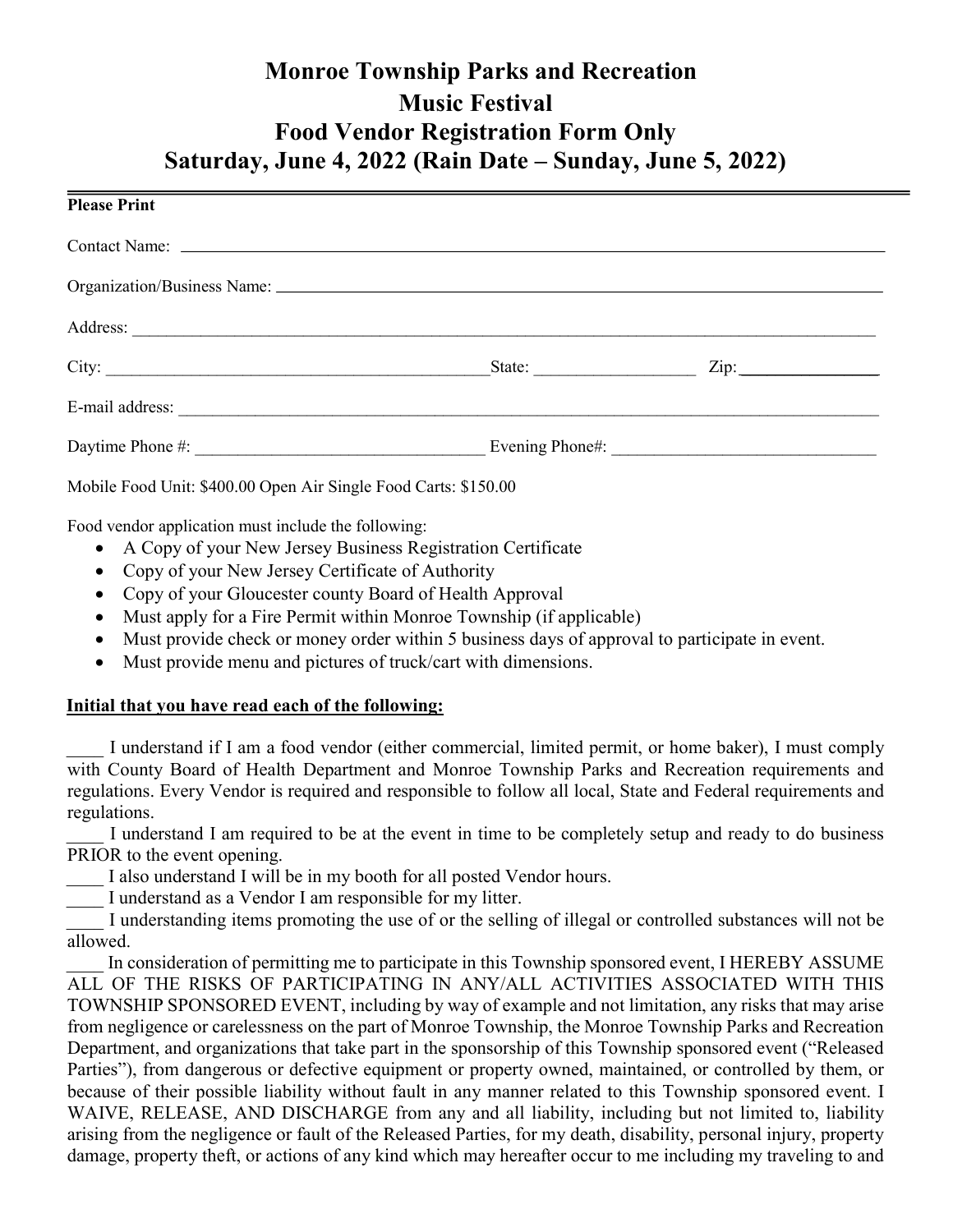from this Township sponsored event, THE FOLLOWING ENTITIES OR PERSONS: the Released Parties, and/or their directors, officers, employees, volunteers, representatives, and agents, and the Township sponsored event holders, sponsors, and volunteers. I FURTHER INDEMNIFY, HOLD HARMLESS, AND PROMISE NOT TO SUE the Released Parties, and/or their directors, officers, employees, volunteers, representatives, and agents, and the Township sponsored event holders, sponsors, and volunteers, from any and all liabilities or claims made as a result of participation in this Township sponsored event, whether caused by the negligence of the Released Parties or otherwise. Vendor participation accepted only on these conditions.

I acknowledge that the Released Parties and their directors, officers, volunteers, representatives, and agents are NOT responsible for the errors, omissions, acts, or failures to act of any party or entity conducting a specific activity on their behalf. I further acknowledge that the Released Parties accept no responsibility for damages or injuries sustained by Vendors. Vendor participation accepted only on these conditions.

I have read and understand the policies and regulations of this Township sponsored event. I agree to be responsible for my own items at all times and will hold Monroe Township harmless from any loss or damage that may occur or come to my property or myself from any cause while attending this event on June 4, 2022 or rain date June 5, 2022.

#### Initial only one of the following:

I hereby agree:

(1) to be photographed or interviewed for any and all Township publications, including but not limited to, press releases, bulletins, newsletters, brochures, videos, computer images and web pages;

(2) to waive, release and forever discharge any and all claims that I may have with respect to the use of said photograph by the Township of Monroe and their respective agents, servants, employees, officers, trustees, administrators and volunteers; and

(3) to indemnify, hold harmless, protect and defend the Township of Monroe and their respective agents, servants, employees, officers, trustees, administrators and volunteers, from any and all claims, losses, liabilities, damages, suits, fines, penalties, costs and expenses, including reasonable attorneys' fees, brought or incurred by or on behalf of any person whomsoever or entity whatsoever, arising out of or in any way connected with the said use of the aforementioned photograph by any person or entity.

#### OR

I do not agree to allow any interview or photograph to be published in any and all school publications, including but not limited to, press releases, bulletins, newsletters, brochures, videos, computer images, web pages.

Vendor's signature:

Where did you hear about us: Crafters Guide - Newspaper - Web - Channel 9 - Other

Make checks payable to: Monroe Township P&R Return check and registration form to: Monroe Township Parks and Recreation Attn: Anne Bracarello 301 Blue Bell Road Williamstown, NJ 08094

Township contact number: Monroe Township Parks and Recreation (856) 728-1372 Office

| For Department use only:                     |                             |                    |  |
|----------------------------------------------|-----------------------------|--------------------|--|
| Date Received:                               | Number of Spaces Requested: |                    |  |
| Check or Money Order #                       | <b>Amount Received:</b>     |                    |  |
| Office (856) 728-1372                        |                             | Fax (856) 875-2202 |  |
| $abracarello(\partial)$ monroetownshipnj.org |                             | www.mtprnj.org     |  |